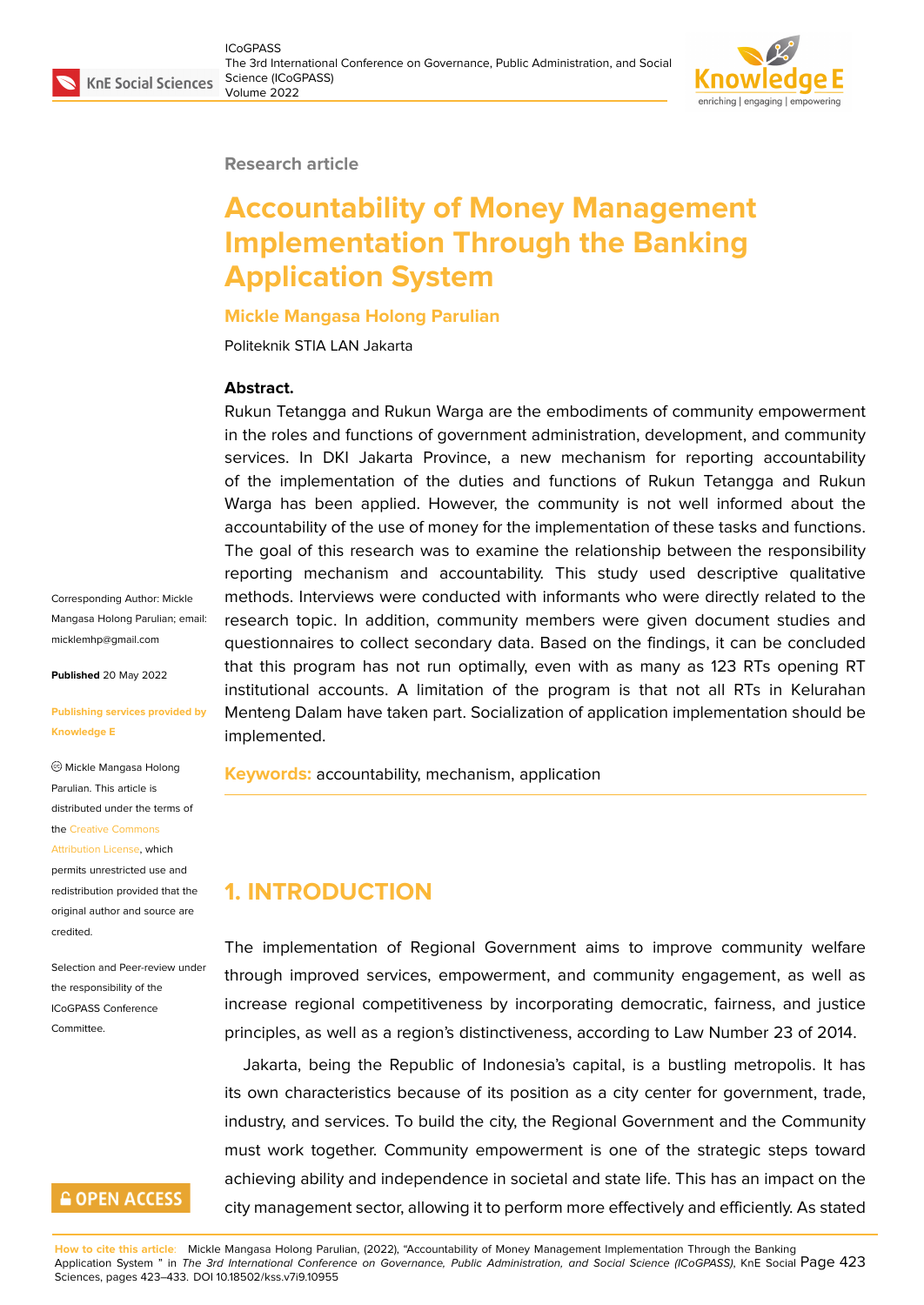

previously, the benchmark for accountability is government effectiveness, efficiency, and productivity based on established standards, including input standards, output standards, throughput standards, and outcome standards. (Ndraha, 2011).

The President is assisted by the Governor, as the Central Government's Representative, in directing and supervising the work of the Governmental Affairs Administration under the Regency/City Region's authority, as well as the Assistance Tasks of the Regency/City Region. Kelurahan is Lurah's working area as a Regency/City regional apparatus domiciled and fully responsible to Camat. Kelurahan has several duties and functions, as mandated by Governor Regulation Number 152 of 2019 concerning Organization and Administration of City Administration, including carrying out government activities, community empowerment, as well as other government responsibilities in compliance with rules and regulations that apply.

Lurah is assisted by Rukun Tetangga (RT)/Rukun Warga (RW) in the administration of government affairs, development, social, and community empowerment. According to Governor's Regulation Number 171 of 2016 concerning Guidelines for Rukun Tetangga and Rukun Warga, RT/RW management consists of the Chairman, Secretary, Treasurer, and Sectors as needed. RT/RW management is appointed for a three-year term beginning with the election of RT/RW Chair. In accordance with Governor Decree Number 1674 of 2018, the DKI Jakarta Provincial Government provides funds for the implementation of RT/RW tasks and functions in order to support the implementation of RT/RW activities.

Several phenomena were identified as a result of the preliminary findings, including the lack of information on the management of money for the implementation of the RT/RW tasks and functions, as well as the community's lack of access to this information. Not all RT/RW chairman have held an RT/RW deliberation that is attended by the community at least once in the last 6 (six) months. The chairman of RT/RW have not realized that open, comprehensive and honest financial information to the community is proof of the accountability of the RT/RW Chair to the community and the Regional Government. Management of Money The implementation of RT/RW duties and functions in an accountable manner can help to form a positive image of the RT/RW, particularly in the publics eye. Unaccountable management, on the other hand, can have a negative impact on the RT/RW, leading community members to question whether the RT/RW's Duties and Functions are being used for the benefit of the community or if there is an unexpected abuse.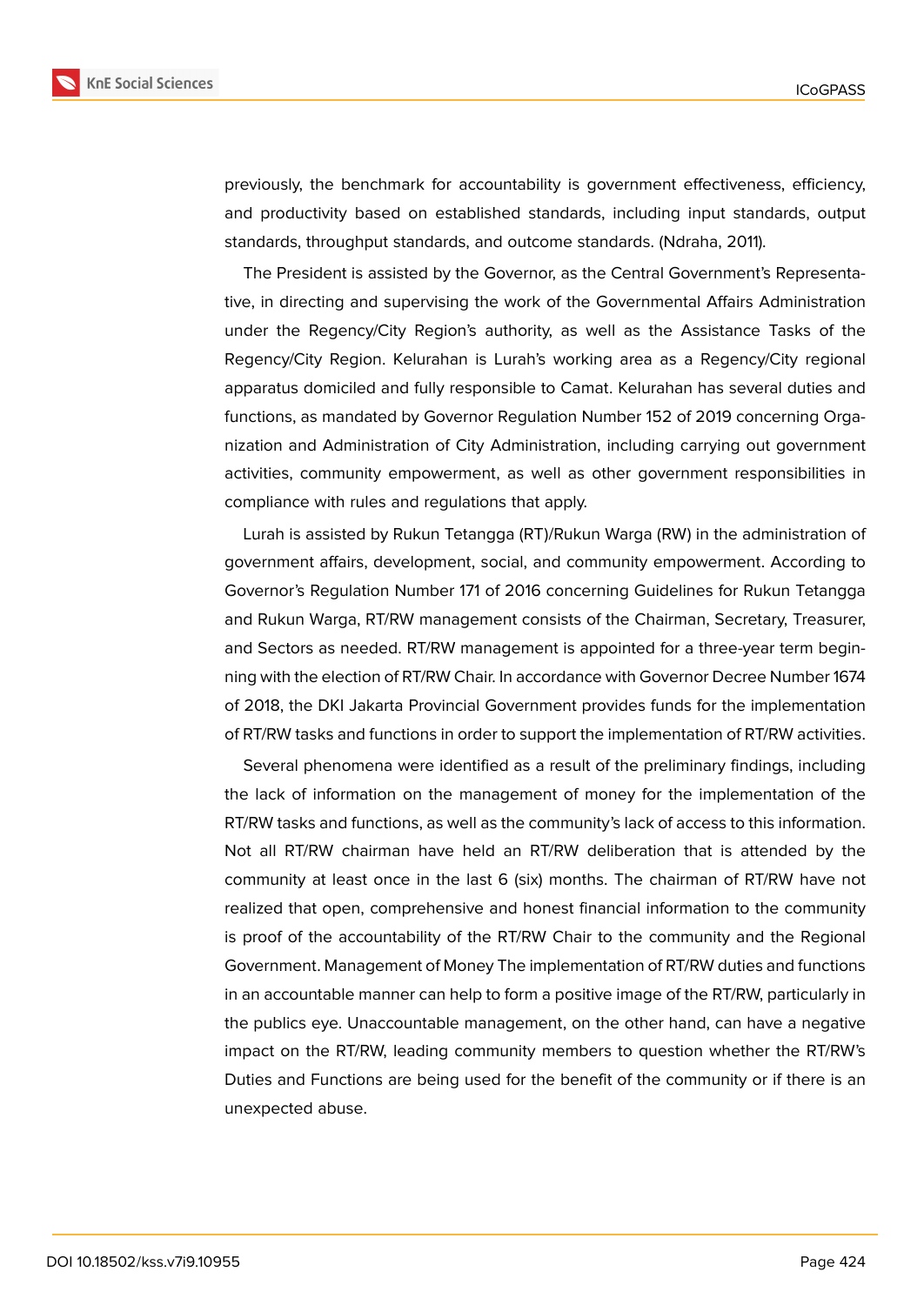

Bank DKI launched the JakOne Erte application in March 2021 to enhance the operational activities of RT administrators and residents. The first RT Management Application to integrate Non-Cash Services through the use of electronic money. Community members also have access to the use of the RT institutional budget.

Previous research by Septi Nurma Pratiwi and Indah Pertiwi from Pamulang University in 2020, titled Analysis of the Operational Fund Payment System for RT and RW Kelurahan Cipedak, aims to examine the implementation of the cash payment system for RT/RW operational funds and non-cash, as well as the payment system's advantages and disadvantages.

Based on this context, we want to learn about the accountability mechanism for money management in carrying out the duties and tasks of the Rukun Tetangga (RT) and Rukun Warga (RW) using the Banking Application System in Kelurahan Menteng Dalam.

### **2. THEORITICAL REVIEW**

The practice of accountability shows a bias toward the interests of the ruling class throughout its early history. Domsday Book, a well-known book for recording the holding of a census of all property owners. In this case, accountability is directed from the community to the government. (Bovens, 2007). Of course, in the modern day, the concept of accountability has altered, matured, or changed in comparison to its origins.

Accountability has evolved from democratic responsibility to managerial accountability, and from professional accountability to market accountability (Nyamori, 2009). This does not imply a lack of democratic accountability criterion. (Haque, 2007). Because public organizations must always relate to the community and organizations outside of themselves as part of their obligations and activities, the external component remains a part of responsibility. In the context of these social interactions, public organizations have an obligation to be able to respond to stakeholders' wishes and expectations, as well as account to stakeholders for the use of public resources and job accomplishments. (M. J. Dubnick, 2003).

#### **2.1. Definition of Accountability**

What exactly is accountability? Accountability is a fundamental concept that no one can argue. Accountability is not a new concept in the field of public administration (Asropi, 2020). Accountability can mean different things to different individuals, as anyone who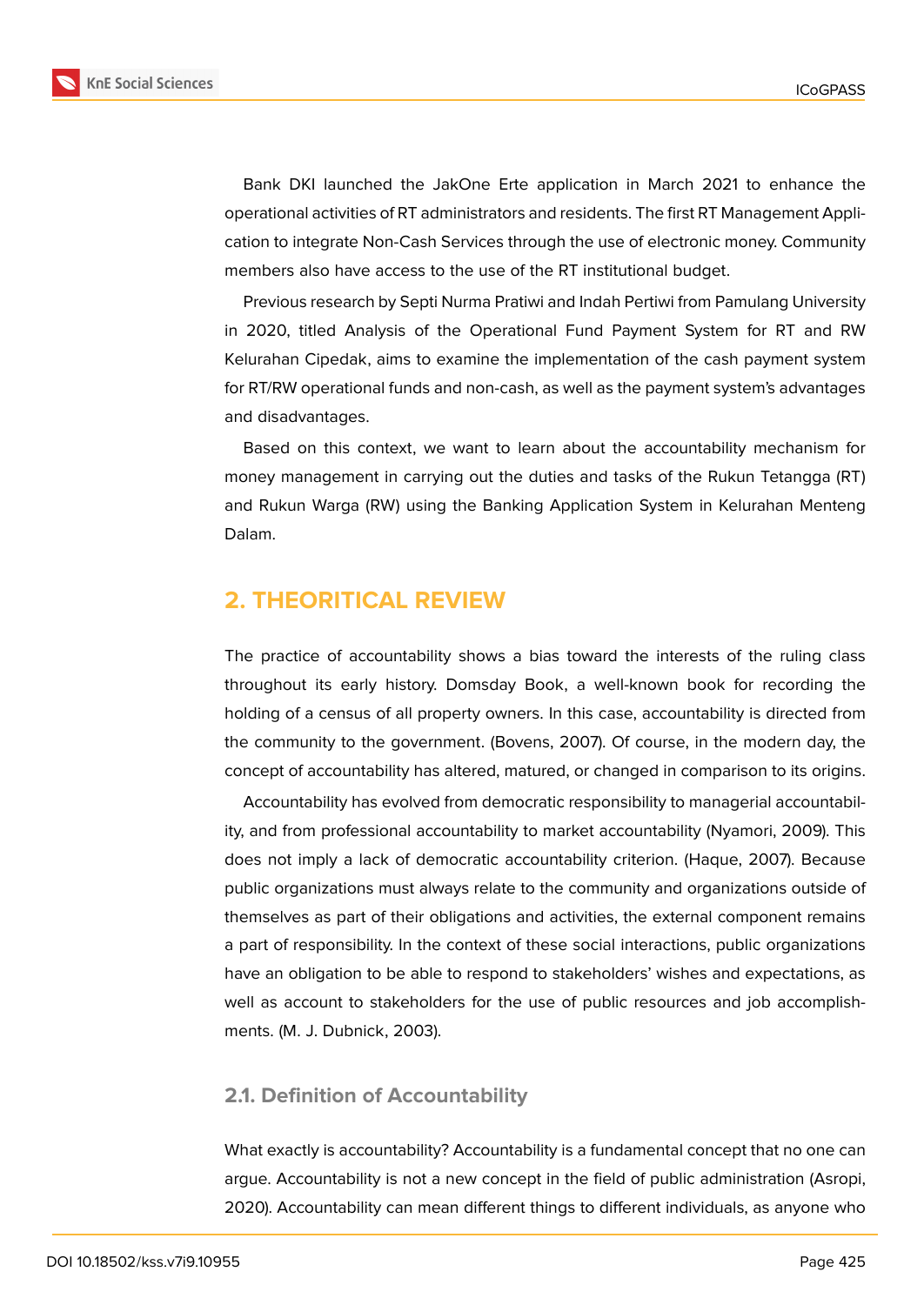

studies it will quickly discover. (Behn, 2003), (Mulgan, 2004), (Pollitt, 2002). (Bovens, 2007) states that:

*Accountability is derived from accounting, and it is defined as a partnership between a performer and a venue in which the performer is required to explain and justify his or her actions, the forum can ask questions and pass judgment, and the performer could face repercussions.*

Accountability is widely viewed as a tool for citizens to convince them into who has the public power to speak the truth.

#### **2.2. Accountability Approach**

(M. J. Dubnick, 2003), divides the approach to accountability into 3 (three) approaches. There are three approaches to accountability, which include: historical, institutional, and sociological perspectives.

In historical perspectives, accountability has been tied to Anglican and Feudalistic foundations (Roberts, 1982), it was only lately that developed as a general principle government ideal (M. Dubnick, 1998). Similarly, the current accountability idea has its origins in Athens and Democracy (Elster, 1999). In viewpoints of the Anglican and Athenian, accountability offer insight into the present day accountability as well as benchmarks against which to compare the many methods that emerge from sociological research.

Accountability, from an institutional standpoint, is a form of feedback and control shaped by the governing frameworks of nations and corporate entities (Schedler et al., 1999). This position has emerged as the dominant viewpoint in the field of bureaucratic accountability research, including a wide range of phenomena ranging from constitutions to financial reporting standards. (Burke, 1986), (Gruber, 1987), (Rosen, 1989).

From a social frame of view, accountability is a sort of social activity that is a subset of a larger group of social mechanisms or processes associated to the necessity of repairing or overcoming relationship damage caused by "unexpected or unpleasant behavior." (Scott & Lyman, 1968).

### **3. RESEARCH METHODOLOGY**

This research took place in Kelurahan Menteng Dalam, Kecamatan Tebet, South Jakarta Administrative City. This study used descriptive qualitative method. In some conditions, all data are qualitative; which is used to describe the essence of individuals, things, and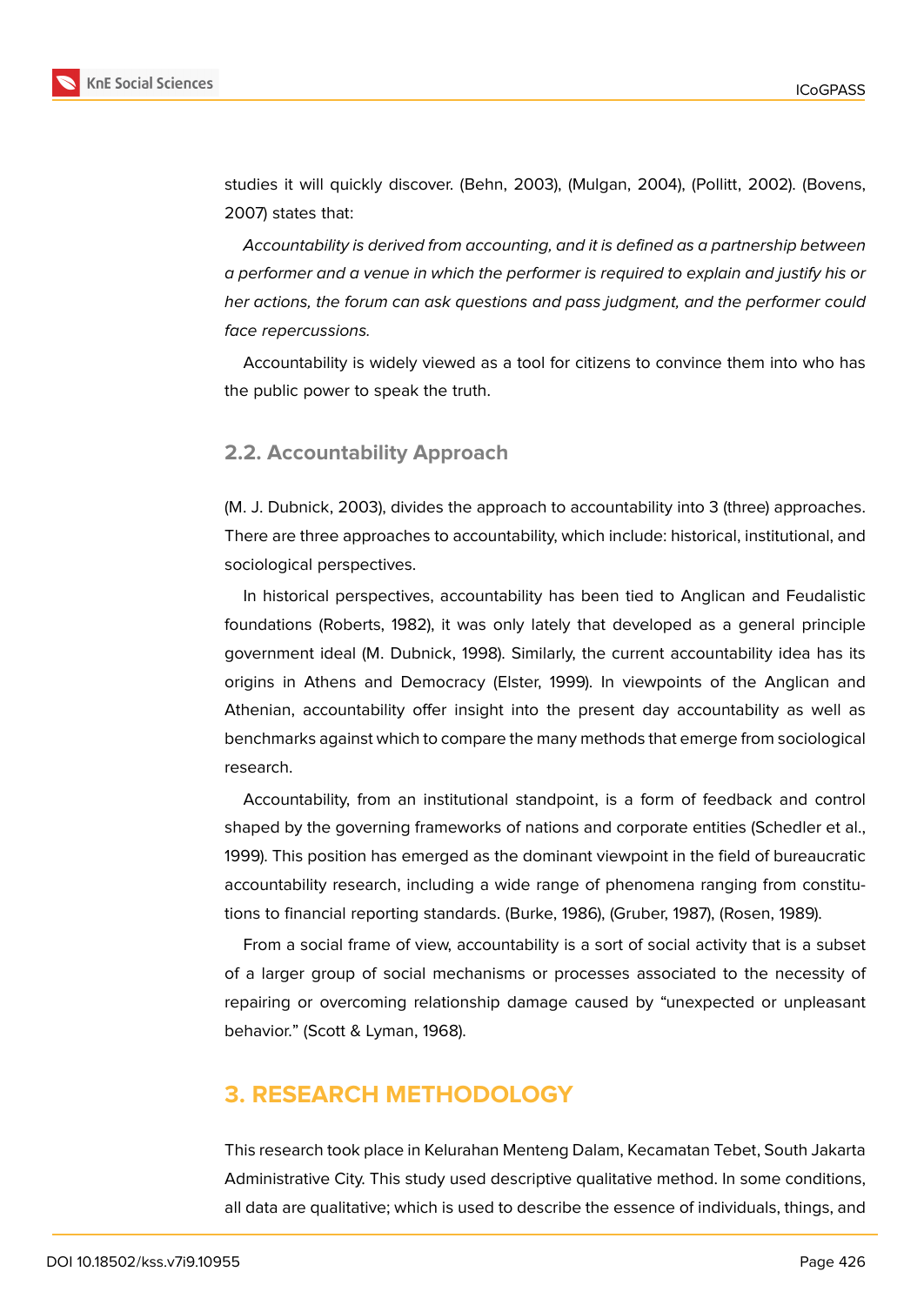

situations (Berg, 1989) in (Miles & Huberman, 1994). There are two types of data in this collection: main data and secondary data. The core data is in the form of interviews with people who are knowledgeable about the topic mechanism of money management for the implementation of the duties and functions of RT/RW. While secondary data through document studies in the form of related reports. The informant interviewed was the chairman of the RT. 003 RW. 005 and the chairman of the RW. 005 Kelurahan Menteng Dalam. In addition, it also distributes online questionnaires to members of the public.

### **4. FINDINGS AND DISCUSSION**

According to the findings of the research, the realization of community empowerment in the roles and activities of government administration, development, and community services is referred to as Rukun Tetangga (RT) and Rukun Warga (RW). RT and RW are founded on the initiative of the community, which is aided by the Regional Government through a deliberation/consensus method.

DKI Jakarta Province has 30,512 Rukun Tetangga (RT) and 2,742 Rukun Warga (RW) split throughout 5 Administrative Cities and 1 Administrative District, according to statistics from 2019 (data.jakarta.go.id). Each RT is made up of 80 - 160 family heads. Each RW is made up of 8-16 RT.

Kelurahan Menteng Dalam is situated in Kecamatan Tebet, South Jakarta, and has a population of 45,184 people as well as an area of 210,60 Ha. It is made up of 130 Rukun Tetangga (RT) and 12 Rukun Warga (RW).

According to the Regulation of the DKI Jakarta Province Governor Number 171 of 2016 concerning Guidelines for Rukun Tetangga and Rukun Warga, the purpose of the establishment of RT and RW is to assist Lurah in carrying out government affairs, development, community social, and community empowerment. While the goal of RT/RW is to keep the values of peace, mutual collaboration, and kinship alive in the environment.

Among the functions of RT and RW in carrying out their duties are: registering the population and serving government administration; maintaining security, order, and harmony among citizens; creating development ideas from citizens' aspirations and self-help; and encouraging collaboration and citizen participation.

The DKI Jakarta Provincial Government issued a Governor's Decree of DKI Jakarta Province Number 1674 of 2018 concerning the Provision of Money for the Implementation of the Duties and Functions of the Neighborhood Association and the Rukun Warga Residents to support the implementation of the duties and functions of RT and RW. For the fiscal year 2021, the funding granted by the Budget Implementation Document for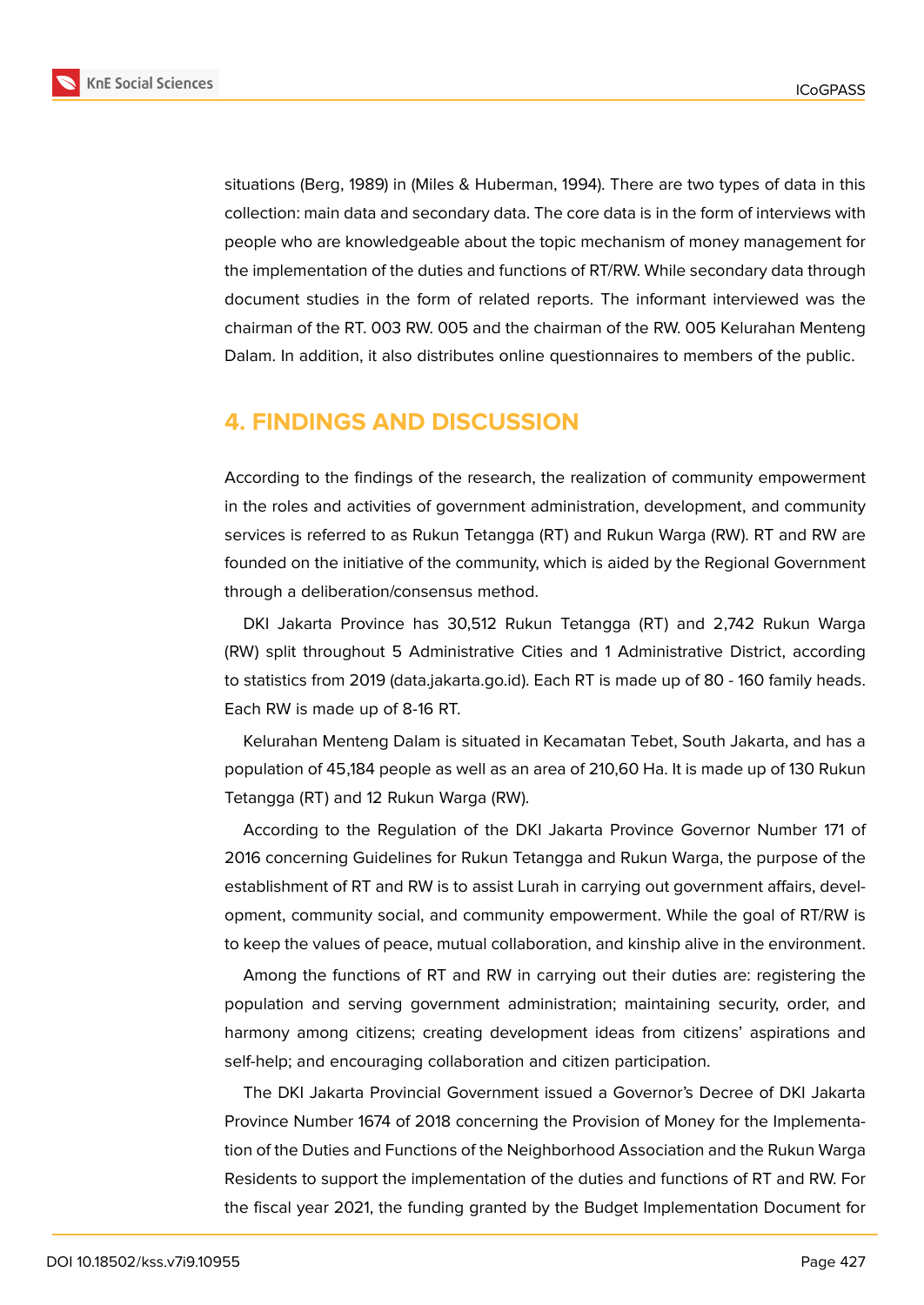

the Regional Apparatus Work Unit of Kelurahan Menteng Dalam are Rp. 3,504,000,000,- (Three Billion Five Hundred Four Million Rupiah).

The amount is as follows:

RT is given Rp. 2.000.000,- / month.

RW is given Rp. 2.500.000,- / month.

It is distributed no later than the  $10<sup>th</sup>$  (tenth) of each month through the Kelurahan Treasurer's transfer.

This money is not intended to pay the fatigue/pocket money/salary of RT and RW chairman, but also to support RT and RW's operational activities in the neighborhood. In addition to the funds required to carry out the duties and functions of Rukun Tetangga (RT) and Rukun Warga (RW), it is possible to support the implementation of RT/RW activities through self-help RT/RW residents, other aid, or other legitimate businesses.

Accountability is documented in the RT/RW financial expenditure registration book. The records of RT/RW's monthly financial expenditures in the RT/RW Deliberation Forum are announced as an accountability report 1 (one) time every 6 (six) months.

In general, the study of documents shows that RT and RW administrators fulfilled their obligations to provide receipts for money distribution and reports on the use of money for carrying out the duties and functions of RT and RW in Kelurahan Menteng Dalam to Lurah through Head of the Government Section on a regular schedule. "*Laporan tiap bulan ke kelurahan iya betul,*" said the Chairman of RW. 005, "*tapi ke kelurahannya per tiga bulan, jadi tetap kita tiap bulannya bikin laporan dan penyampaiannya per triwulan.*"

Accountability is a concept that was initially used to assess whether public funds were being spent effectively. It is also necessary to keep track of what has been accomplished and to assess performance achievements. In relation to this accountability, performance measurement is primarily used to reveal three major parts of accountability practice: budget use and adherence with procedures, efficient use of resources, and the results obtained by public organizations with the learning of these resources. (Flynn, 2007).

Funds for the implementation of responsibilities and functions given to each RT and RW in DKI Jakarta Province are really worthy of discussion, because one of them, the numbers, continue to rise with the change of governors (Purnamasari, 2018). With a substantial budget issued by the government, where money are derived indirectly from the community and returned to the community, the management of funds entrusted by the community can be held accountable. In line with the statement from the Chairman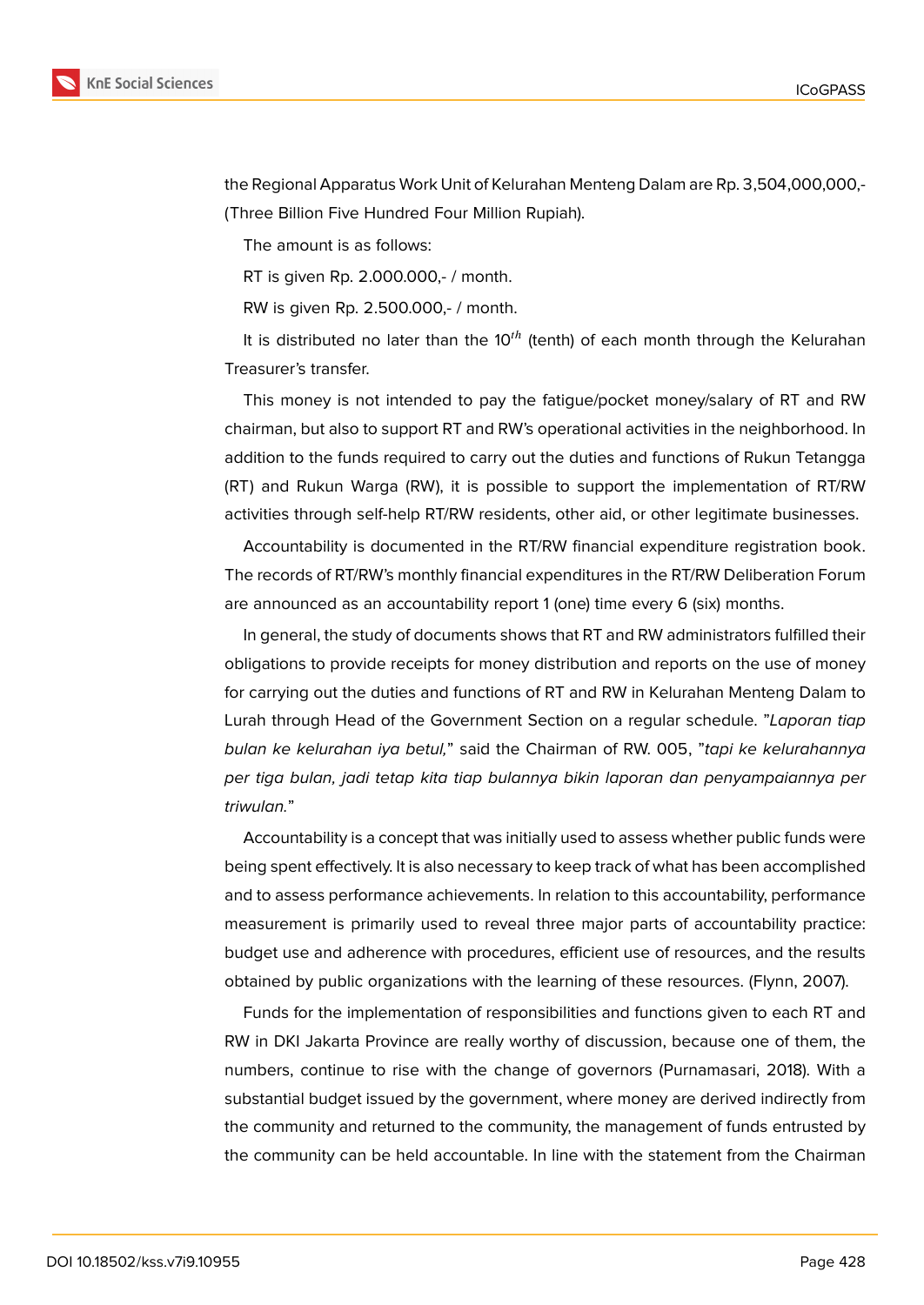of RW. 005, " *Saya di forum RW itu ada setiap tanggal sepuluh, kita apa ada pertemuan rutin setiap tanggal sepuluh, kalau emang kebetulan itu harus saya laporkan pertanggungjawaban saya itu saya sampaikan*."

Citizens are also expected to be involved in monitoring the use of funds for the implementation of RT/RW activities and functions in order to ensure accountability. The participation of residents in the area in RT/RW programs will increase and become more intense.

Transparent government can boost public trust in the government's performance. The administration of government is said to be transparent if it is freely accessible or known by the public, allowing the public to monitor and evaluate the government's performance.

DKI Jakarta Province is moving toward a more accountable administration. Various measures are being taken to make it easier for the public to access information owned by the DKI Jakarta Provincial Government. The information can also be used by the general public in the public interest.

From the initial findings, several phenomena were identified, namely the absence of information on the management of money for the implementation of tasks and functions of the RT/RW, and the lack of access for the community to obtain this information. Not all RT/RW heads have held RT/RW deliberations which are attended by the community at least 1 (one) time in a span of 6 (six) months.

RT management accountability report is always created based on the findings of interviews with the Chairman of RT. 003 RW. 005 Kelurahan Menteng Dalam. If there are enough residents interested, it will be shared via the citizen's Whatsapp Group application media. Furthermore, RT and resident meetings are held on a regular schedule three (three) months before the pandemic period. "*Ada pertemuan … selama pandemi ini gak boleh, jadi kita lewat whatsapp saja,*" stated the Chairman of RT. 003 RW. 005.

Online application of budget management accountability can be accomplished through the use of information technology. This information technology can be used in trade or business, national security, education, state government, social affairs, and a variety of other disciplines. Technological developments in telecommunications and information technology eventually lead to changes in organizational structure, as well as social and community interactions. The public sector, which occurs in government entities, is one of them. The advancement of information and communication technology has the potential to give rise to a public service model that is delivered via an electronic system. (Soesetyo et al., 2013).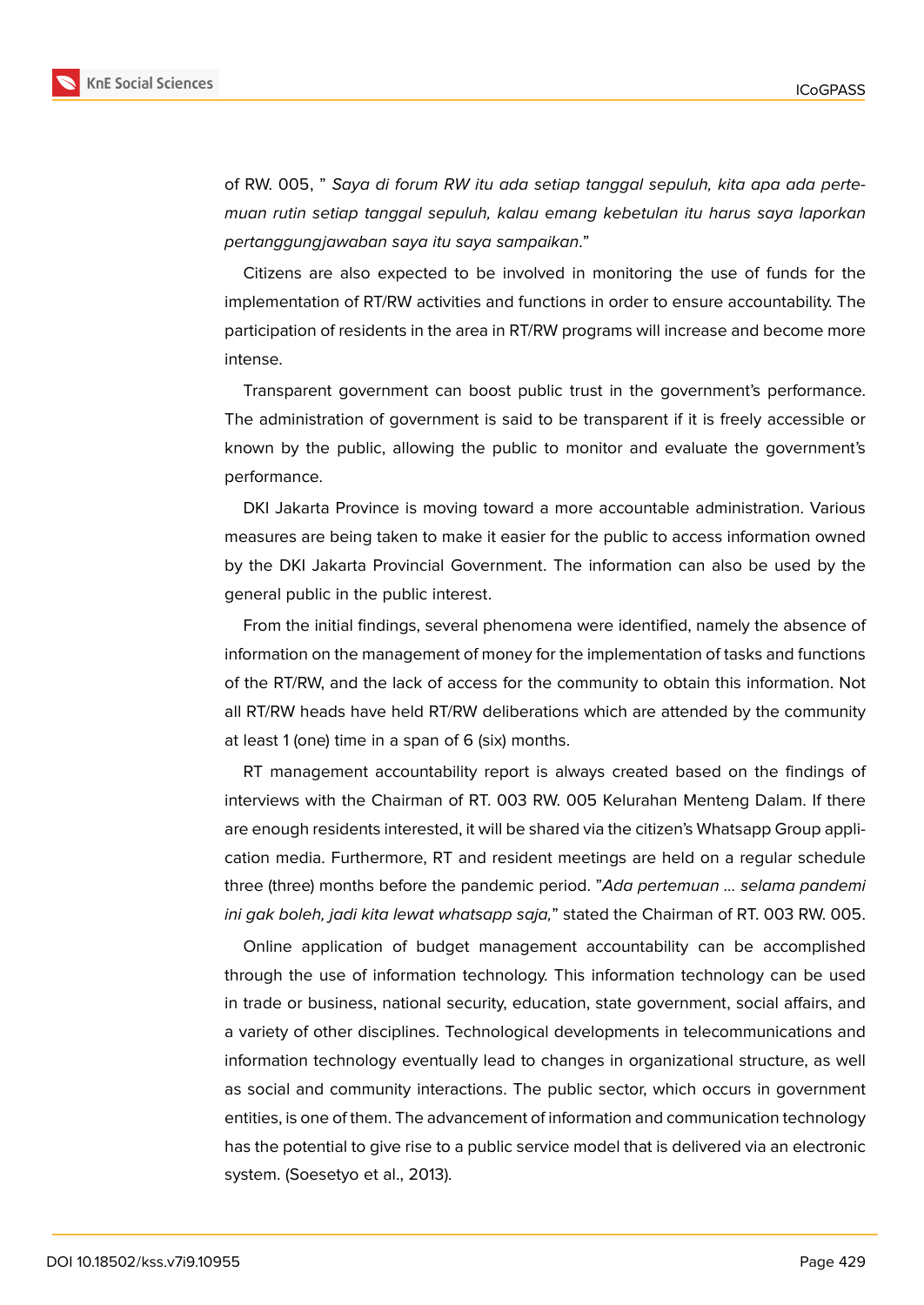

Bank DKI launched the JakOne Erte application in March 2021 to enhance the operational activities of RT administrators and citizens. The First RT Management Application that Integrates Non-Cash Services Using Electronic Money ( JakOne Pay), where residents can voice complaints to RT management and get real-time responses, then residents can simply submit RT cover letters and also integrated with electronic money ( JakOne Pay). Community members also have access to the use of the RT institutional budget.

There are several main features of the JakOne Erte application with a few simple steps, namely:

1. News and information on activities.

Residents can get up-to-date news and information about RT activities.

2. Submission of cover letter.

Residents are able to submit a cover letter to the RT management.

3. Citizen complaints.

Residents can use their smartphones to report complaints with the RT management.

4. Electronic money.

Integrated with Bank DKI's electronic money.

5. Payment of citizen dues and bills.

Ease of paying non-cash resident dues and RT environmental fees.

6. Payments and purchases.

Pay and purchase cell phone pulse, electricity, BPJS, and zakat.

In March and April 2021, the socialization stage of the JakOne Erte application in Kelurahan Menteng Dalam was carried out in 7 (seven) RW locations. RW 005 is one of the RWs who has received socialization. All representatives of the local RT management are invited to the socialization. "*Pernah … waktu itu hadir semua (pengurus RT),*" claimed the Chairman of RW. 005 Kelurahan Menteng Dalam. It is hoped that through this approach, information about the benefits of utilizing the JakOne Erte application would be properly delivered. Despite the fact that some residents in RT. 003 RW. 005 have an account with Bank DKI, not all residents have been informed about the JakOne Erte application through online questionnaires issued to them.

According to data obtained from the Bank DKI, Tebet Subdistrict Cash Office, 123 (one hundred and twenty three) RTs out of 130 (one hundred and thirty) RTs (94 percent achievement) already have an account in the name of the RT institution – not in the personal name – that is linked to the JakOne Erte application system in Kelurahan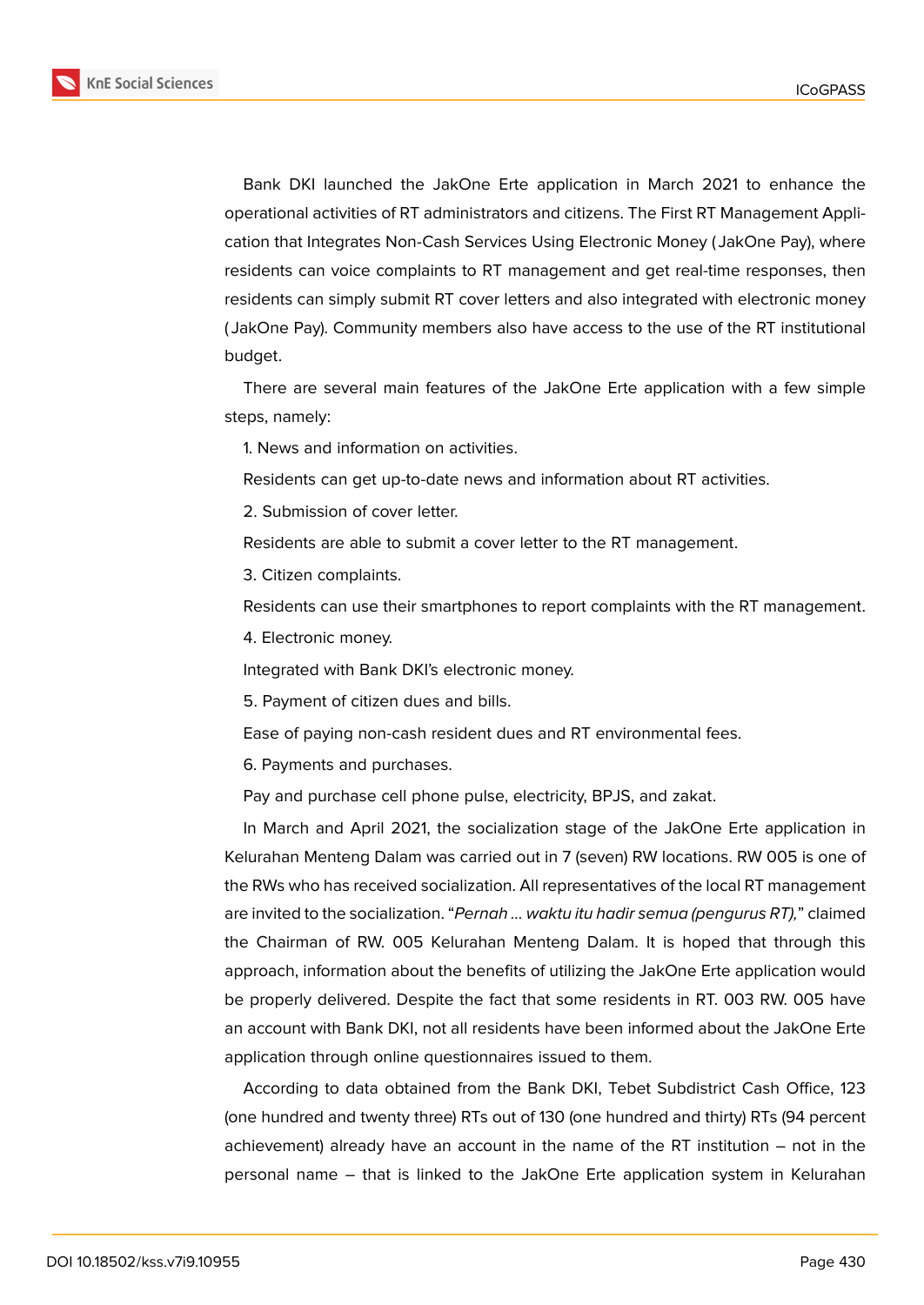



**Figure** 1: JakOne Erte Account Kelurahan Menteng Dalam (Source: Bank DKI, Tebet Subdistrict Cash Office).

Menteng Dalam. All RTs are expected to have a JakOne Erte Account by the end of July 2021, or no later than early August 2021.

Furthermore, after all RTs have been integrated with the JakOne Erte application system, RT Management will find it easier to interact with residents. The majority of participants who responded to the online questionnaire believe that communication between RT Management and residents is increasing.

Finally, it is expected that the JakOne Erte banking application system would help in the future implementation of the accountability mechanism for money management in carrying out the duties and functions of Rukun Tetangga (RT) and Rukun Warga (RW) in Menteng Dalam Village. The majority of RT Management showed confidence in completing the questionnaire. All residents in RT region will find it easy to participate in monitoring.

## **5. CONCLUSIONS AND SUGGESTIONS**

Based on the study's findings and discussion, it is possible to conclude that the accountability mechanism for money management in carrying out the duties and functions of Rukun Tetangga (RT) and Rukun Warga (RW) in Kelurahan Menteng Dalam has been operational, and that RT and RW management have fulfilled their obligations to send receipts for money distribution and reports. The usage of money for the implementation of responsibilities and functions of RT and RW is reported to the Lurah on a regular basis through the Head of the Government Section. However, it is not yet perfect; there are still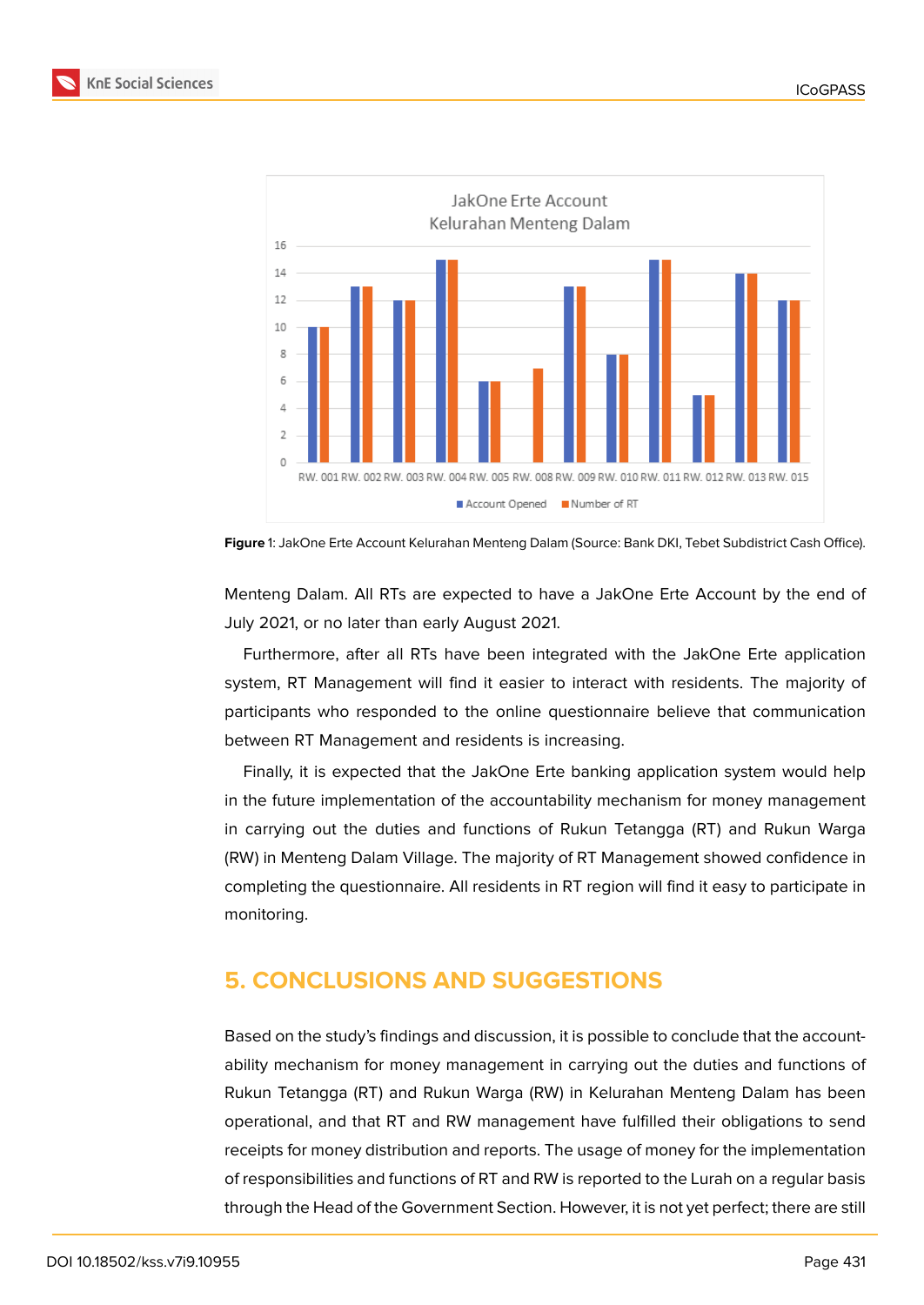



RT and RW that have not held an RT/RW deliberation that is attended by the community at least once in a six-month period. Then, following the implementation of the JakOne Erte banking application service, which is integrated with the RT Institutional Account to assist in the implementation of the RT Management accountability mechanism to its citizens, a number of RTs do not have an account in the name of the RT institution – not in the personal name – which is connected to the application system, JakOne Erte.

The study's suggestion is that in order to improve the implementation of the accountability mechanism for managing money in the execution of the duties and functions of Rukun Warga (RW), a new service, namely the JakOne banking application, be established for all Rukun Warga (RW) administrators. Furthermore, the suggestion for future research is to be able to see the implementation of the accountability mechanism for managing money in carrying out the duties and functions of Rukun Tetangga (RT) and Rukun Warga (RW) via the banking application system.

### **References**

- [1] Asropi A. Penjelasan teoritik hubungan pengukuran kinerja dan akuntabilitas. Journal of Public Policy and Applied Administration. 2020;2(1).
- [2] Behn RD. Why measure performance? Different purposes require different measures. Public Administration Review. 2003;63(5).
- [3] Bovens M. New forms of accountability and EU-governance. Comparative European Politics. 2007;5(1):104–120. https://doi.org/10.1057/PALGRAVE.CEP.6110101
- [4] Bovens M. The Oxford handbook of public management. 2007. https://doi.org/10.1093/OXFORDHB/9780199226443.003.0009
- [5] Burke JP. Bureaucratic responsibility. 1986.
- [6] Dubnick M. Clarifying accountability: An ethical theory framework. Public Sector Ethics: Finding and Implementing Values. 1998. https://doi.org/10.4324/9780203063941-11
- [7] Dubnick MJ. Accountability and ethics: Reconsidering the relationships. International Journal of Organization Theory and Behavior. 2003;6(3):405–441.
- [8] Elster J. Accountability in Athenian politics. Democracy, Accountability, and Representation. 1999:253–278. https://doi.org/10.1017/CBO9781139175104.009
- [9] Flynn JR. What is intelligence? Beyond the Flynn effect. 2007. https://doi.org/10.1017/CBO9780511605253
- [10] Gruber JE. Controlling bureaucracies: Dilemmas in democratic governance. 1987.